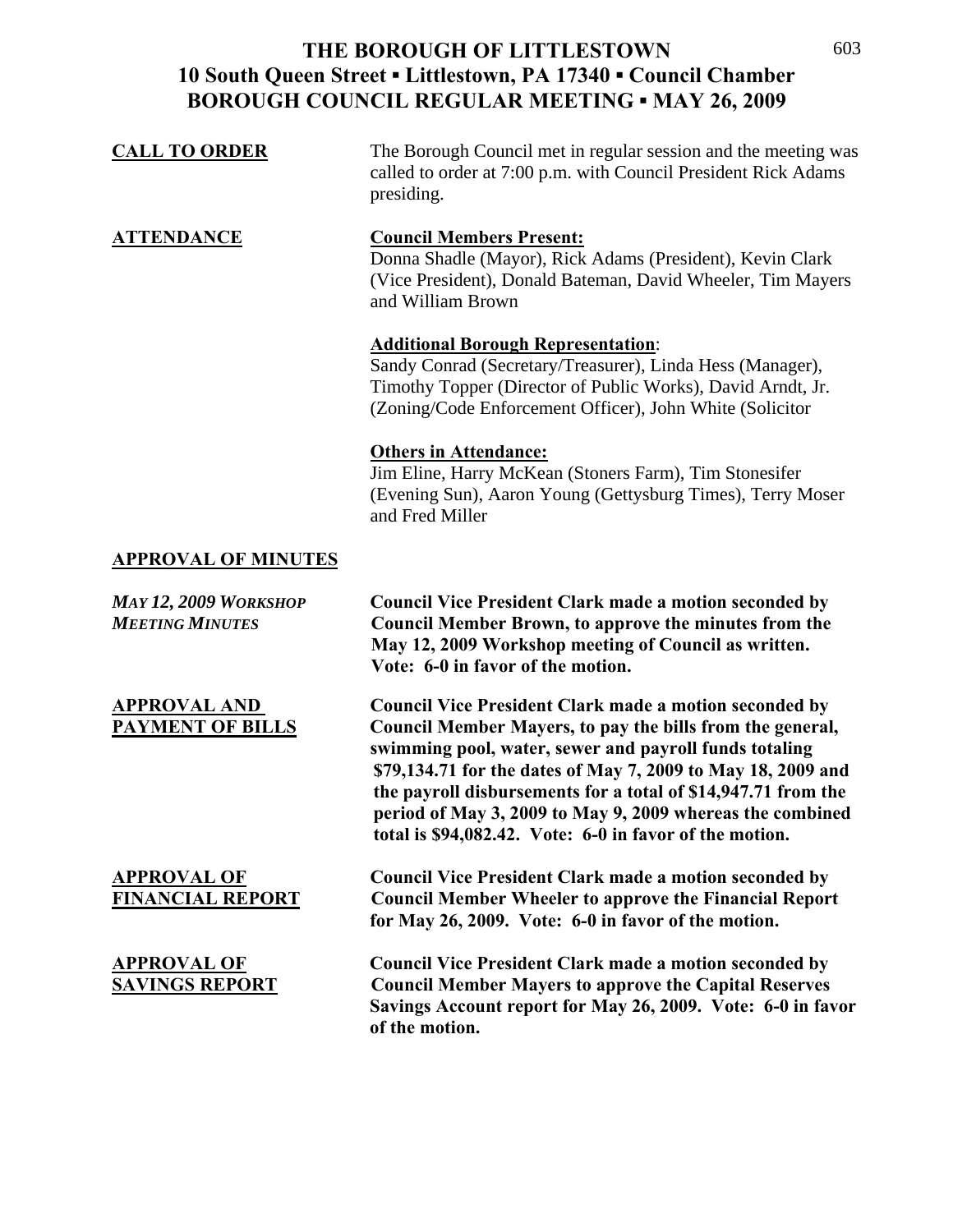#### **UNFINSHED BUSINESS**

| <b>LETTER FROM MARILYN</b><br><b>AND SCOTT ZANGER</b>                                                                                                                               | Council President Adams read a letter sent by Marilyn and<br>Scott Zanger regarding some challenges that our community is<br>facing which require Councils best efforts and thoughts.                                                                                                                                                                                                                                                                                                                              |
|-------------------------------------------------------------------------------------------------------------------------------------------------------------------------------------|--------------------------------------------------------------------------------------------------------------------------------------------------------------------------------------------------------------------------------------------------------------------------------------------------------------------------------------------------------------------------------------------------------------------------------------------------------------------------------------------------------------------|
|                                                                                                                                                                                     | A response will be sent to Mr. and Mrs. Zanger by Council<br>President Adams.                                                                                                                                                                                                                                                                                                                                                                                                                                      |
| <b>NEW BUSINESS</b>                                                                                                                                                                 |                                                                                                                                                                                                                                                                                                                                                                                                                                                                                                                    |
| <b>REQUEST BY ERIC MORGAN</b><br><b>REGARDING CLOVER LANE</b>                                                                                                                       | A letter was sent to Council by Mr. Eric Morgan regarding<br>Clover Lane which runs parallel to Mr. Morgans property. Mr.<br>Morgan stated in his letter that the Lane is not needed as a short<br>cut to get to the church or by those who live on St. Johns Road.<br>His letter also stated that he has concerns for the safety of those in<br>his yard as well as his property which is always covered in a<br>cloud of dust. Mr. Morgan in his letter is asking Council to find a<br>solution to this problem. |
|                                                                                                                                                                                     | Council Vice President Clark stated that according to Appendix D<br>of the Littlestown Borough Code the Lane was ordained in 1969<br>as State Alley and in 1994 the name was changed to Clover Lane.                                                                                                                                                                                                                                                                                                               |
|                                                                                                                                                                                     | Council President Adams referred this issue to the Streets and<br>Transportation Committee.                                                                                                                                                                                                                                                                                                                                                                                                                        |
| <b>APPROVAL TO ASSIGN</b><br><b>NEW CINGULAR WIRELESS</b><br><b>PCS COMMUNICATIONS</b><br><b>FACILITIES OPTION AND</b><br><b>LEASE AGREEMENT TO</b><br><b>AMERICAN TOWERS, INC.</b> | <b>Council Vice President Clark made a motion seconded by</b><br><b>Council Member Brown, to postpone any further action on</b><br>the assignment of the New Cingular Wireless PCS<br><b>Communications Facilities Option and Lease Agreement to</b><br>American Towers, Incorporated pursuant to Paragraph 1, (d)<br>of said agreement until it has been reviewed by the Borough<br>Solicitor. Vote: 6-0 in favor of the motion.                                                                                  |
| <b>REPORTS</b>                                                                                                                                                                      |                                                                                                                                                                                                                                                                                                                                                                                                                                                                                                                    |
| <b>BOROUGH ENGINEER</b>                                                                                                                                                             | There was nothing to report.                                                                                                                                                                                                                                                                                                                                                                                                                                                                                       |
| <b>BOROUGH MANAGER</b>                                                                                                                                                              | The Borough Manager's monthly report was provided earlier to<br>Borough Council. Council Member Clark asked that the<br>Borough Engineer be contacted to give a report on the Act 537.                                                                                                                                                                                                                                                                                                                             |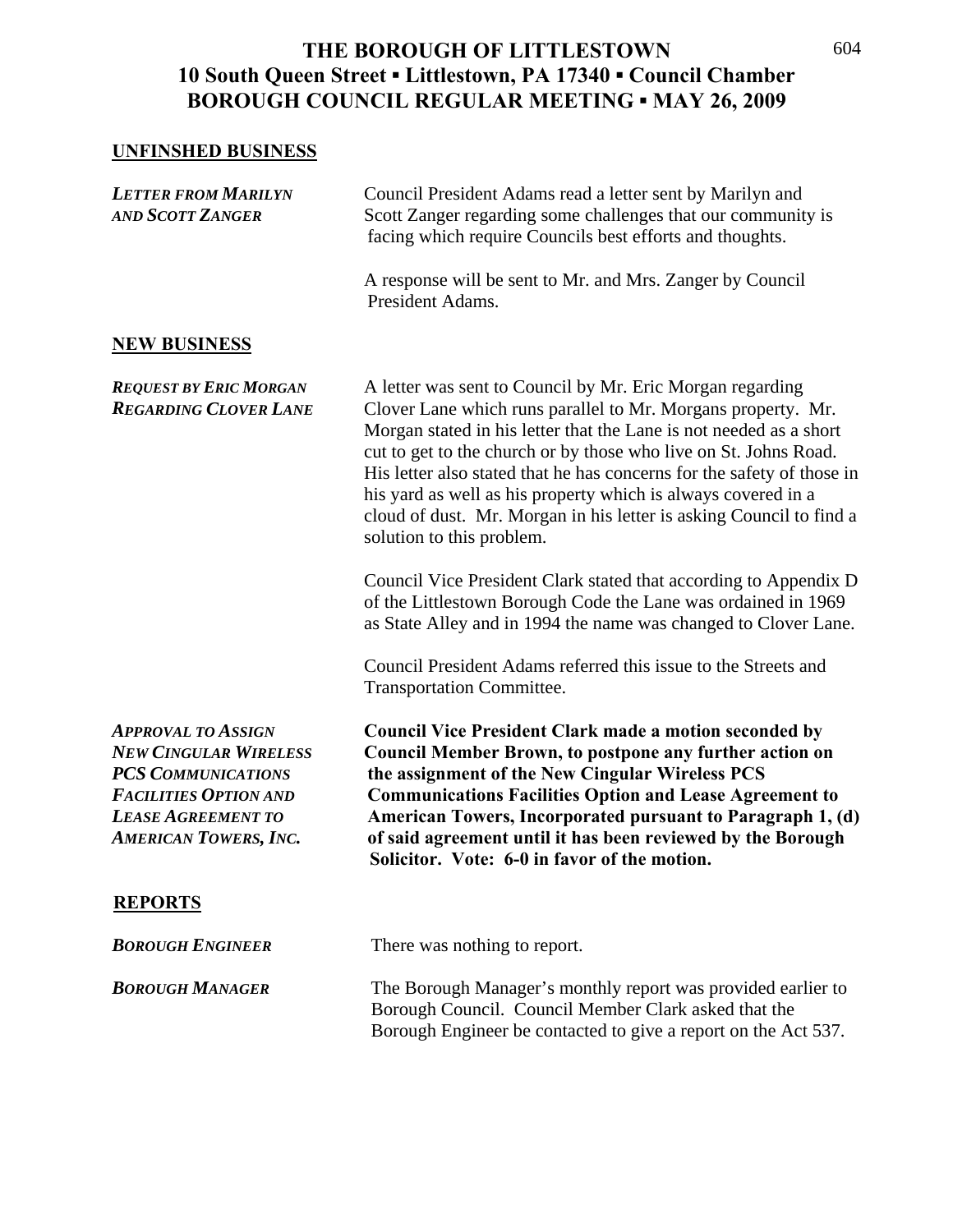| <b>MAYOR</b>                                  | Mayor Shadle's monthly report was provided earlier to Borough<br>Council.                                                                                                       |
|-----------------------------------------------|---------------------------------------------------------------------------------------------------------------------------------------------------------------------------------|
| <b>CHIEF OF POLICE</b>                        | Chief Baker's monthly report was provided earlier to Borough<br>Council.                                                                                                        |
| <b>DIRECTOR OF PUBLIC WORKS</b>               | Director of Public Works, Tim Topper's monthly report was<br>provided earlier to Borough Council.                                                                               |
| <b>CODE ENFORCEMENT OFFICER</b>               | Code Enforcement Officer, David Arndt, Jr's monthly report was<br>provided earlier to Borough Council.                                                                          |
| <b>BOROUGH SOLICITOR</b><br><b>JOHN WHITE</b> | Solicitor White stated that he had two matters to discuss in<br>executive Session.                                                                                              |
| <b>APPROVAL OF REPORTS</b>                    | <b>Council Vice President Clark made a motion seconded by</b><br><b>Council Member Bateman, to approve the monthly reports</b><br>as written. Vote: 6-0 in favor of the motion. |
| <b>REPORTS OF BOARD</b>                       |                                                                                                                                                                                 |

# **COMMISSIONS AND COMMITTEES**

#### **RECREATION BOARD**

*POSTPONE THE YMCA* needed on their part. *COMMUNITY DAY ON AUGUST 1, 2009*

*RECOMMENDATION TO* After discussion, Council decided that there was no action

*RECOMMENDATION TO* **Council Vice President Clark made a motion seconded by**  *APPROVE DATES FOR THE* **Council Member Mayers, to approve the recommendation of**  *POOL HOP* **the Littlestown Recreation Board that pool hops be held from 8:00pm until 10:00pm for the specific dates of June 24th, July 22nd and August 12th contingent upon the assurances of Police availability and adequate number of Lifeguards. Vote: 6-0 in favor of the motion.** 

*ADDITIONAL HANDSET FOR THE CONCESSION STAND*

*RECOMMENDATION OF A* After discussion, Council President Adams stated that no action *CORDLESS PHONE WITH AN* was required since this was previously approved last year.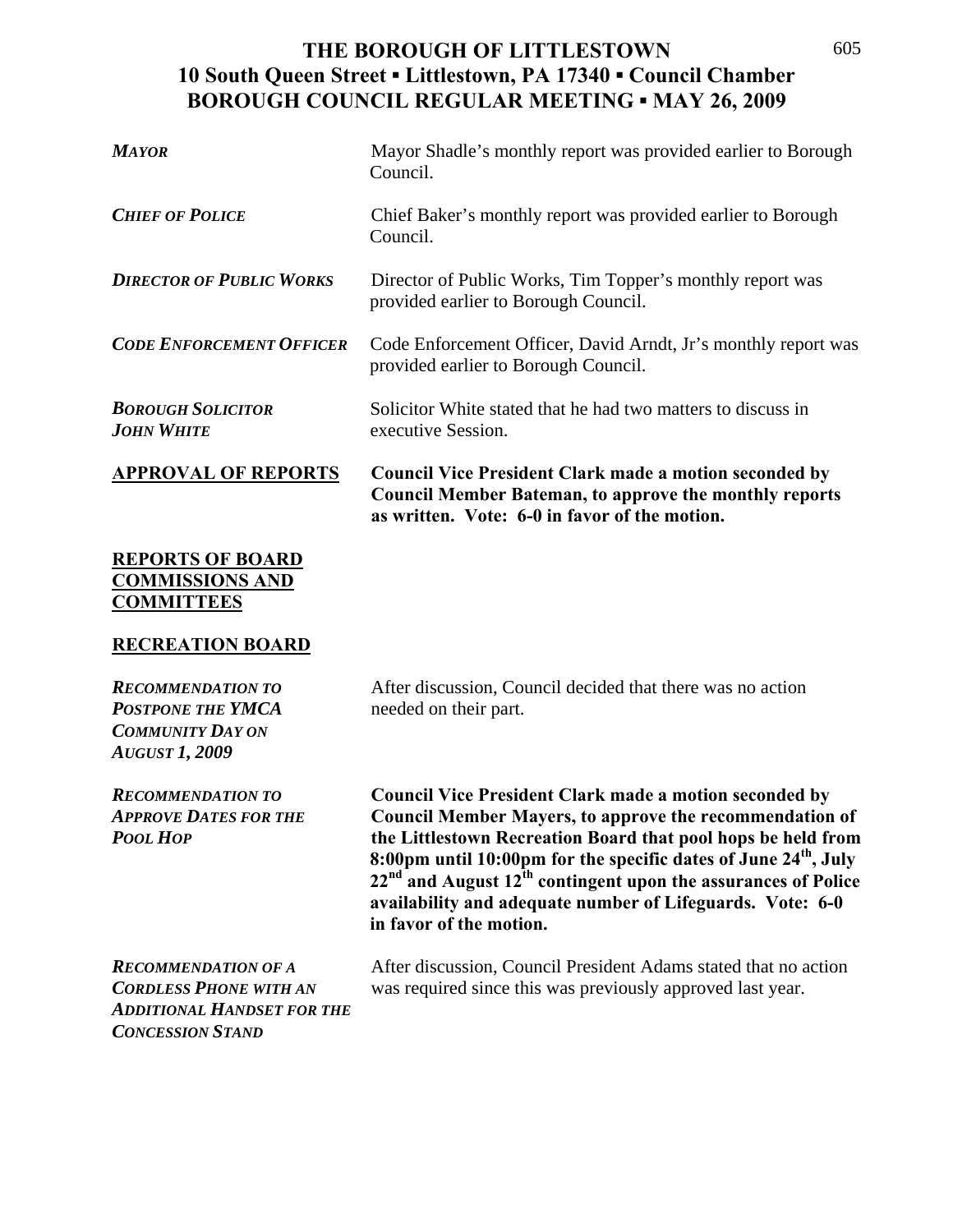| <b>RECOMMENDATION THAT THE</b>   | Mayor Donna Shadle stated that the bathrooms at Maple        |
|----------------------------------|--------------------------------------------------------------|
| <b>LITTLESTOWN POLICE</b>        | Avenue do not get opened unless there is a function. Council |
| <b>DEPARTMENT OPEN AND CLOSE</b> | President Adams directed Mayor Shadle to have the Police     |
| <b>THE BATHROOMS</b>             | continue to open and close the bathrooms.                    |
|                                  |                                                              |

*RECOMMENDATION TO INVITE* **Council Vice President Clark made a motion seconded by**  *UNION TOWNSHIP AND A NEWS-* **Council Member Bateman, to approve the recommendation**  *PAPER REPORTER TO THE NEXT* **of the Littlestown Recreation Board and direct the Borough**  *REC BOARD MEETING FOR A* **Secretary or Borough Manager to invite Union Township**  *DEDICATION CEREMONY* **representatives and reporters of the local press for the dedication of the Palm Tree Water Feature and Plaque at the next Littlestown Recreation Board Meeting, June 16, 2009 at 6:30pm at the small pavilion #2 at the Littlestown Community Park, Lakeview Drive. Vote: 6-0 in favor of the motion.** 

*RECOMMENDATION TO ALLOW* **Council Vice President Clark made a motion seconded by**  *THE LITTLESTOWN TRAVEL* **Council Member Brown, to approve the recommendation**  *SOCCER TEAM TO UTILIZE THE* **from the Littlestown Recreation Board for the use of the**  *SOCCER FIELD AT THE* **Littlestown Community Park Soccer Field by the Littlestown**  *COMMUNITY PARK* **Travel Soccer Team contingent upon:** 

- **1) Availability of the fields and;**
- **2) Receipt of certification of insurance**
- **Vote: 6-0 in favor of motion.**

#### **PLANNING COMMISSION**

*RECOMMENDATION TO* **Council Vice President Clark made a motion seconded by**  *ADVERTISE AN ORDINANCE* **Council Member Wheeler, to postpone the recommendation**  *REGARDING PARKING IN THE* **from the Littlestown Planning Commission, to advertise an**  *TCMU DISTRICT* **Ordinance for the Borough of Littlestown, Adams County, Pennsylvania Amending and Supplementing the Borough of Littlestown Code, Chapter 73, Zoning;** 

- **1) Article 300 Commercial District, various paragraphs of Sections 304 – Town Center Mixed Use (TCMU), 306 – C-E Commercial Employment and;**
- **2) Article 400 Industrial Employment District, various paragraphs of Section 401 and;**
- **3) Article 700 Special Controls various paragraphs of Section 702.9 Off Street Parking Regulations**

**until the next regular scheduled meeting of Council on June 23, 2009. Vote: 6-0 in favor of the motion.**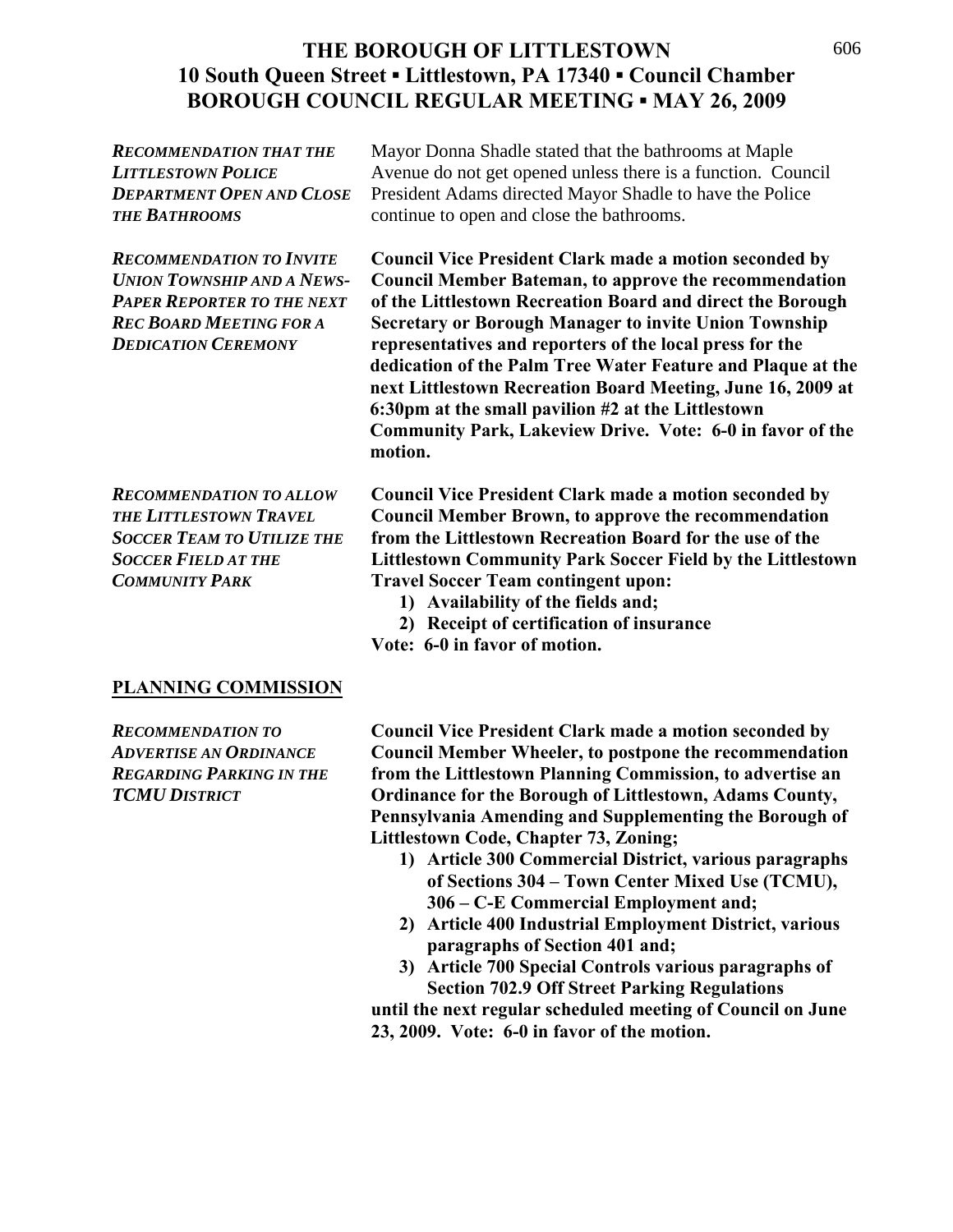| <b>CIVIL SERVICE</b><br><b>COMMISSION</b>                | There was nothing to report.                                                                                                                                                                                                                                                                                                                                                                                                                                                                                                                                                                                                                                                                                                                                                                                                                      |
|----------------------------------------------------------|---------------------------------------------------------------------------------------------------------------------------------------------------------------------------------------------------------------------------------------------------------------------------------------------------------------------------------------------------------------------------------------------------------------------------------------------------------------------------------------------------------------------------------------------------------------------------------------------------------------------------------------------------------------------------------------------------------------------------------------------------------------------------------------------------------------------------------------------------|
| <b>COMMUNITY</b><br><b>RELATIONS</b><br><b>COMMITTEE</b> |                                                                                                                                                                                                                                                                                                                                                                                                                                                                                                                                                                                                                                                                                                                                                                                                                                                   |
| <b>MUSIC AT THE SQUARE</b>                               | The Committee has scheduled the New Season Gospel Music<br>Group to perform on June 13, 2009 starting at 6:00pm. The<br>event will take place at the Littlestown Borough Parking Lot, 10<br>South Queen Street. The Committee will be working with the<br>Public Works Department to set up for the event.                                                                                                                                                                                                                                                                                                                                                                                                                                                                                                                                        |
| <b>FINANCE COMMITTEE</b>                                 |                                                                                                                                                                                                                                                                                                                                                                                                                                                                                                                                                                                                                                                                                                                                                                                                                                                   |
| <b>CREATION OF A NEW BUDGET</b><br><b>LINE ITEM</b>      | <b>Council Vice President Clark made a motion seconded by</b><br>Council Member Wheeler, to approve the creation of an<br>account in the Payroll Fund and assign the account line of<br>90-410-120, Part-Time Custodial Cars for the direct purpose<br>of the transfer of funds from the payroll fund 90-410-070,<br>Part-Time Police Officers. Vote: 6-0 in favor of the motion.                                                                                                                                                                                                                                                                                                                                                                                                                                                                 |
| <b>BUDGET AMENDMENT TO</b><br><b>TRANSFER FUNDS</b>      | <b>Council Vice President Clark made a motion seconded by</b><br><b>Council Member Wheeler, to approve the transfer of funds</b><br>in the amount of \$649.40 from the Payroll Fund account 90-<br>410-070, Part-Time Police Officers to Payroll Fund account<br>90-410-120, Part-Time Custodial Cars, whereby Alex<br>Dargavel, School Crossing Guard, above and beyond the<br>stated duties of being a School Crossing Guard and not<br>interfering with the primary responsibilities of said position,<br>will be compensated from this account wholly by the Borough<br>of Littlestown for the time spent in duties of using free car<br>wash vouchers to wash and clean the Littlestown Police Cars<br>as approved by the motion at the Littlestown Borough<br>Council Regular Meeting, April 28, 2009. Vote: 6-0 in favor<br>of the motion. |
| <b>FIRE PREVENTION</b><br><b>COMMITTEE</b>               | Council President Adams appointed Council Member Bateman<br>to the Fire Prevention Committee.                                                                                                                                                                                                                                                                                                                                                                                                                                                                                                                                                                                                                                                                                                                                                     |
| <b>HEALTH &amp; SAFETY</b><br><b>COMMITTEE</b>           | There was a meeting held on May $20th$ and the following items<br>were discussed:<br>1) West King street between James Avenue and Rita Marie                                                                                                                                                                                                                                                                                                                                                                                                                                                                                                                                                                                                                                                                                                      |

Avenue on parking and vehicles being damaged. An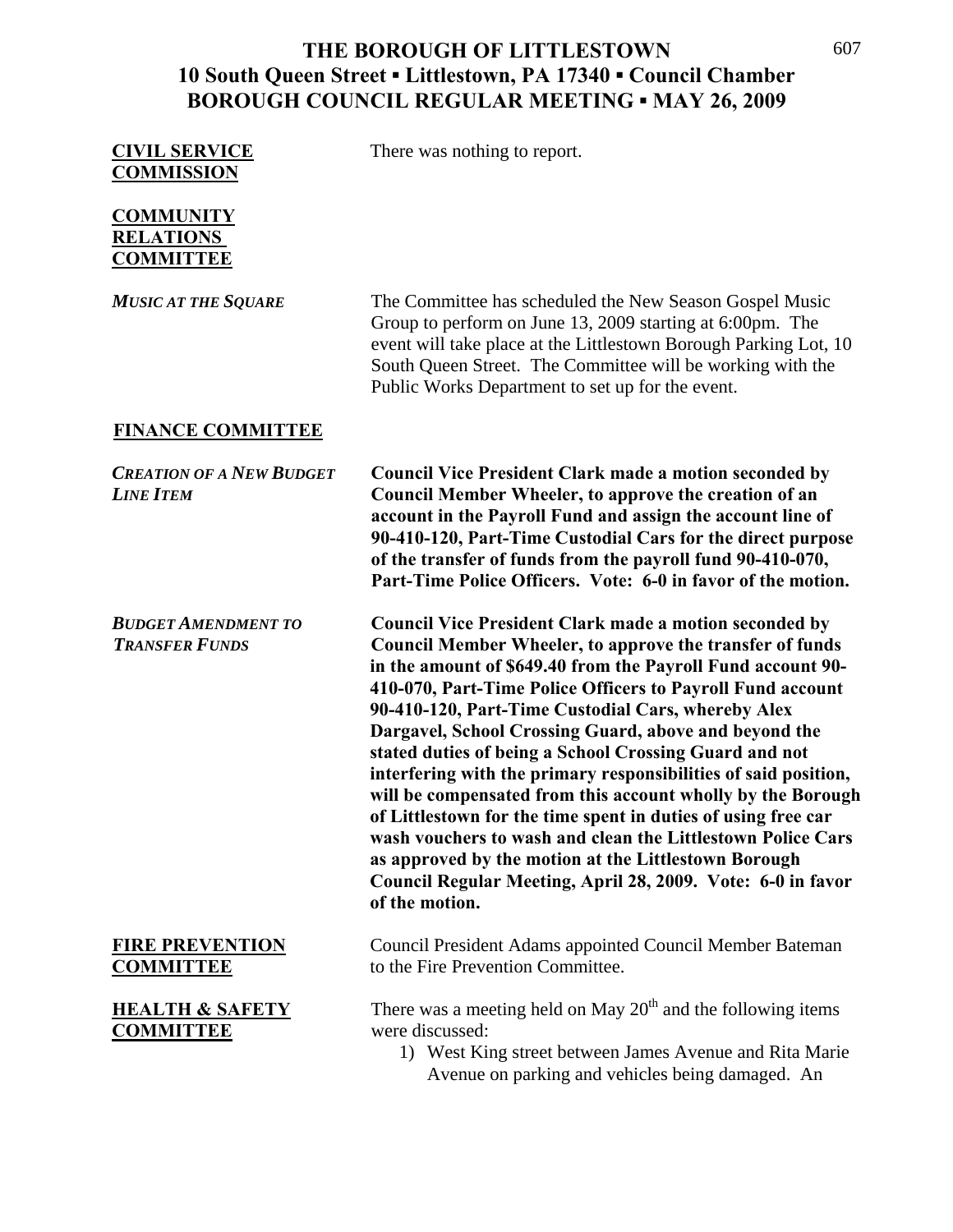offer was made to the Borough that a group from Penndot will come down and survey the area and give their recommendations free of charge.

2) The use of covered patio fireplaces. An update will be given at a later date.

**PERSONNEL COMMITTEE** There was nothing to report.

### **UNION/POLICE** There was nothing to report. **CONTRACT COMMITTEE**

#### **PROPERTY AND SUPPLY COMMITTEE**

| <b>RECOMMENDATION TO USE THE</b><br><b>EXTRA POLICE CAR FOR THE</b><br><b>WATER/SEWER DEPARTMENT</b> | <b>Council Member Wheeler made a motion seconded by</b><br><b>Council Member Brown, to allow the 2003 Ford Crown Victoria</b><br>to be put into use for the Borough Personnel and Police as needed<br>with the removal of the light bars and decals. Vote: 6-0 in favor<br>of the motion. |
|------------------------------------------------------------------------------------------------------|-------------------------------------------------------------------------------------------------------------------------------------------------------------------------------------------------------------------------------------------------------------------------------------------|
| <b>STREETS AND</b><br><b>TRANSPORTATION</b><br><b>COMMITTEE</b>                                      | There was nothing to report.                                                                                                                                                                                                                                                              |
| UTILITIES/I&I<br><b>COMMITTEE</b>                                                                    | There was nothing to report.                                                                                                                                                                                                                                                              |
| <b>YORK/ADAMS TAX</b><br><b>BUREAU</b>                                                               | Councilman Wheeler stated that the TCC meeting is in the<br>process of being rescheduled.                                                                                                                                                                                                 |
| <b>LITTLESTOWN CHAMBER</b><br><b>OF COMMERCE</b>                                                     | The Chamber is trying to set up some rules and regulations<br>so they can become more independent.                                                                                                                                                                                        |
| <b>SAFETY COMMITTEE</b>                                                                              | Robert Funt was recognized for providing CPR and First Aid<br>training/certification to the Borough Employee's at no charge.                                                                                                                                                              |
| <b>COUNCIL OF</b><br><b>GOVERNMENTS</b>                                                              | Councilman Wheeler stated that there will be another meeting<br>on Thursday, May 28 <sup>th</sup> .                                                                                                                                                                                       |
| <b>PUBLIC COMMENTS</b>                                                                               | There were no public comments given.                                                                                                                                                                                                                                                      |
| <b>ADJOURN FOR</b><br><b>EXECUTIVE</b>                                                               | <b>Council Vice President Clark made a motion seconded by</b><br>Council Member Wheeler, to adjourn the open meeting at<br>8:10 p.m. for an executive session pursuant to Pennsylvania                                                                                                    |